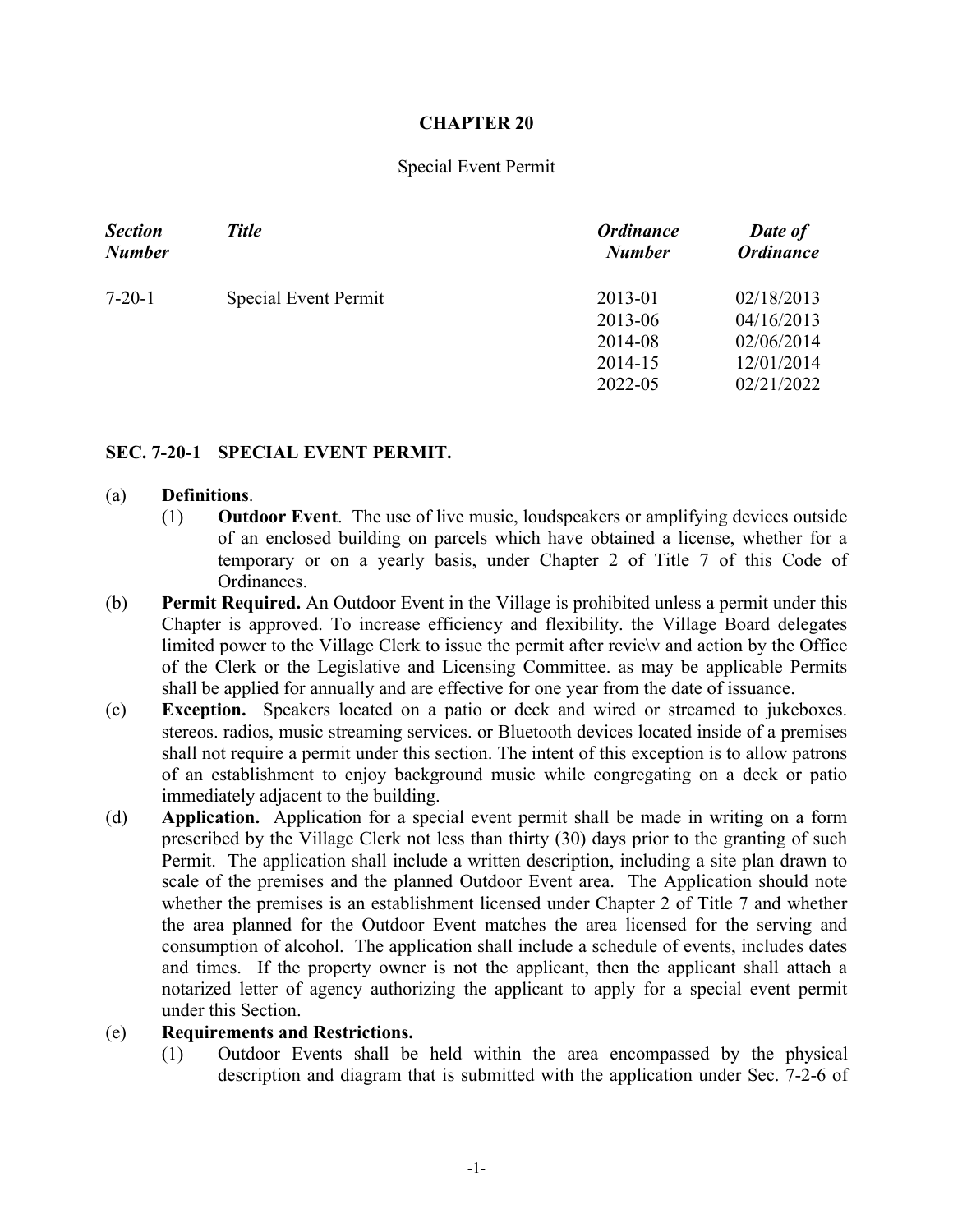this Code of Ordinances and approved as a part of the license process under Chapter 2 of Title 7.

- (2) Outdoor Event areas shall not be closer than ten (10) feet to the public right-of-way boundary (Note: May not be the same as the road pavement).
- (3) No open flames, inclusive of uncontained candles, table decorations, fire pits, or any other type of objects emitting an open flame, are allowed in Outdoor Event areas unless approved by the Fire Chief or designated fire prevention staff thereof as part of the permit approval. Any such approval shall be noted upon the permit issued and the Village's file.
- (4) All live music, loudspeakers and amplified music in the Outdoor Event area. inclusive of food and beverage service shall begin no earlier than 10:00 a.m. daily and cease no later than I 0:00 p.m. on Sunday through Thursday and 12:00 a.m. (midnight) on Friday and Saturday, except as provided herein. Applicants that hold a temporary beer or wine permit under Section 7-2-4(e)(1) or 7-2-4(f)(1) of this Code of Ordinance. may be allowed to have live music. loudspeakers and amplified music until 12:00 a.m. (midnight) on Sunday through Thursday for good and sufficient cause as determined by the Village Clerk. based upon the special circumstances of the particular case. In addition. applicants shall obtain approvals from the Chief of Police in accordance vvith Sec. 11-2-8(c) if such sections are applicable to the proposed special event. Applicants that desire to extend the hours as provided herein. shall indicate the reasons why the extension is necessary.
- (5) The permittee shall be responsible for cleaning litter, including cigarette butts, from adjacent and abutting properties that was deposited by patrons of the premises or resulted from the business activities on the premises. Decorative garbage receptacles and ash trays shall be installed and such receptacles shall be emptied into the main dumpster as needed and at the end of every business day. All dumpsters shall be screened from public view by landscaping or enclosed within fencing. No trash, garbage or debris shall be allowed to accumulate on the premises and all trash generated by the activities on the premises shall be placed in the dumpsters by the end of each event day.
- (6) The permittee shall submit a security plan as part of the application and be responsible for policing the outdoor premises, extension or area at all times to ensure compliance with Village ordinances.
- (7) No person under the legal drinking age shall be permitted upon the premises, when the presence is contrary to state law or local ordinance.
- (8) No loud. profane or lewd music shall be broadcast directly away from the Outdoor Event area by means of amplified devices. outdoor speakers or Bluetooth devices, jukeboxes unless written permission is granted in advance for a special event by the Village Clerk.
- (9) All Outdoor Event areas shall be sufficiently lighted to ensure the safety of patrons at all times when any patrons shall be therein, and at all times when the outdoor area is open to the public. Lighting of the area shall be down-cast and shielded and shall not be of an intensity or brilliance to create glare that is distracting to adjoining property owners or which can become a hazard or danger to vehicular traffic.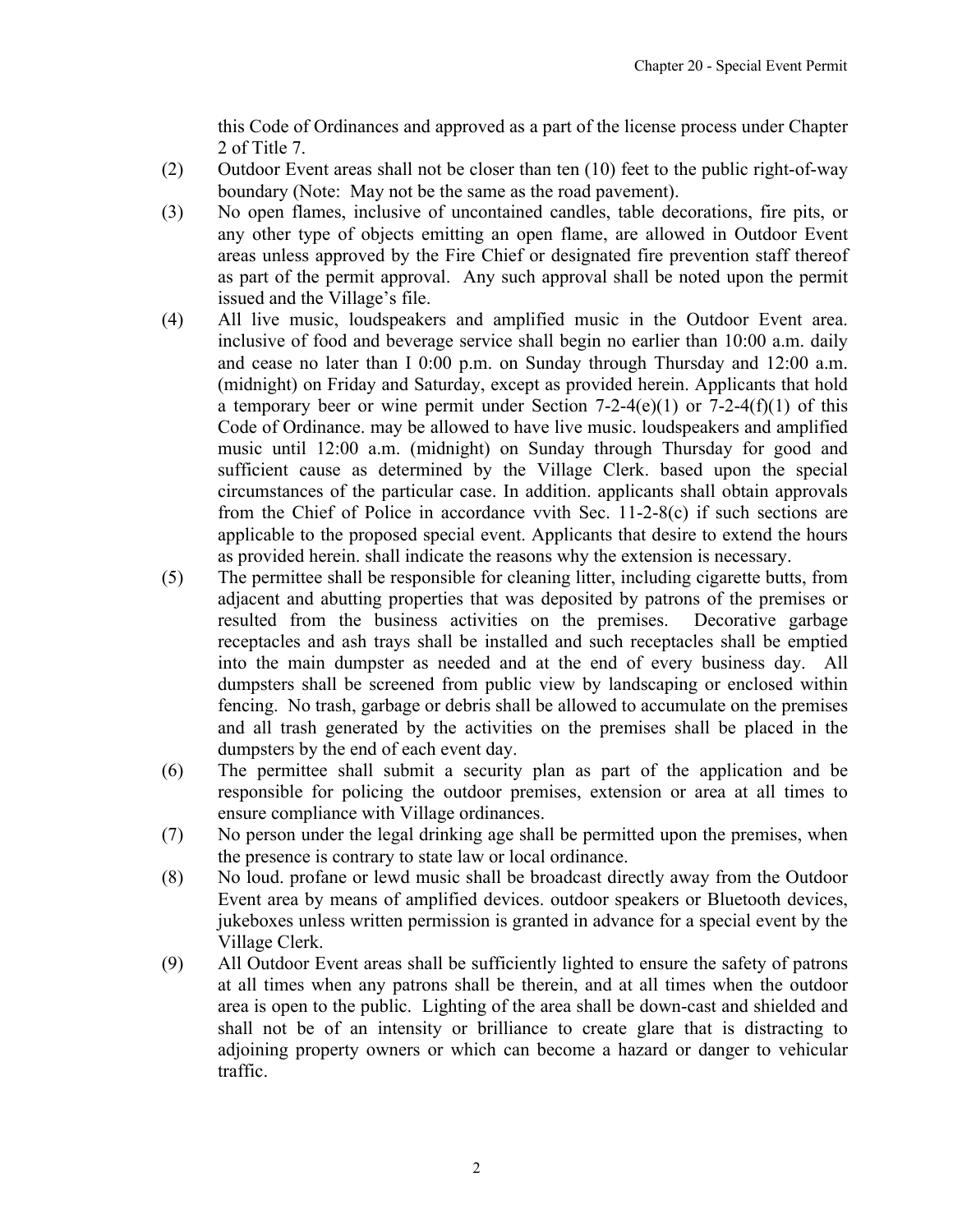- (10) No overnight camping at Outdoor Events shall be allowed upon the permitted premises.
- (f) **Permit Fee and Number of Events**. The application fee shall be set by Resolution of the Village Board from time-to-time. Such application fee shall include the cost of a background check. if needed. The fee shall be paid at the time of application. The Village Clerk, or its designee as indicated under this ordinance, at its discretion, may grant a permit on an event-by-event basis or for multiple events with a set schedule. Upon approval and prior to receiving the permit the applicant shall pay a permit fee which shall include a base permit fee plus a per event fee in amounts set by Resolution of the Village Board from time-to-time. These fees are intended to cover the cost incurred by the Village for the administration and enforcement of this ordinance and are nonrefundable.

# (g) **Approval**.

- (1) **New Applications.** All "new"·applications shall be reviewed by the Village Clerk. The Village Clerk may approve or deny such application if it complies with this Section under the same criteria under subsection (1) above, or may, at his or her discretion. refer the application for review and action by the Legislative and Licensing Committee. Upon referral, the Legislative and Licensing Committee may approve or deny the application utilizing the same criteria under this Subsection. Applications shall not be approved if the Village Clerk determines that a proposed event(s) will cause a disturbance to residences or other businesses nearby or adversely affect the peace and quiet of the surrounding neighborhood. A "new" application under this Section shall mean an application by a person or entity that has not previously received a permit under this Section for the applied for location or. if there is new ownership for the applied for location.
- (2) **Previously Permitted Applicants**. An application by a person or entity that has previously received a permit under this Section shall be reviewed by the Village Clerk. The Village Clerk, as the Village Board designee under this Section, may approve or deny such application if it complies with this Section under the same criteria under subsection (1) above, or may, at his or her discretion, refer the application for review and action by the Legislative and Licensing Committee. Upon referral, the Legislative and Licensing Committee may approve or deny the application utilizing the same criteria under this Subsection.
- (3) In this Subsection. the term "Village Clerk" includes the Deputy Clerk, if one exists, in the Village Clerk's absence or unavailability, in accordance with Sec. 2-4- 9 and if the Deputy Clerk is so authorized by the Village Clerk to act.
- (h) **Amending the Application**. Whenever anything occurs to change any fact set forth in the permit application, including a change in schedule of events, such permitee shall file with the Village Clerk a request to amend the application in writing. In the case of the change of events to add additional event dates or modify an approved schedule of events, the request to amend shall be submitted to the Clerk at least five (5) business days before the date of the additional event or changed event.. Amendments shall be reviewed by the Village Clerk and may be approved by the Village Clerk or, at the Village Clerk's discretion, may be submitted for review and approval by the Legislative and Licensing